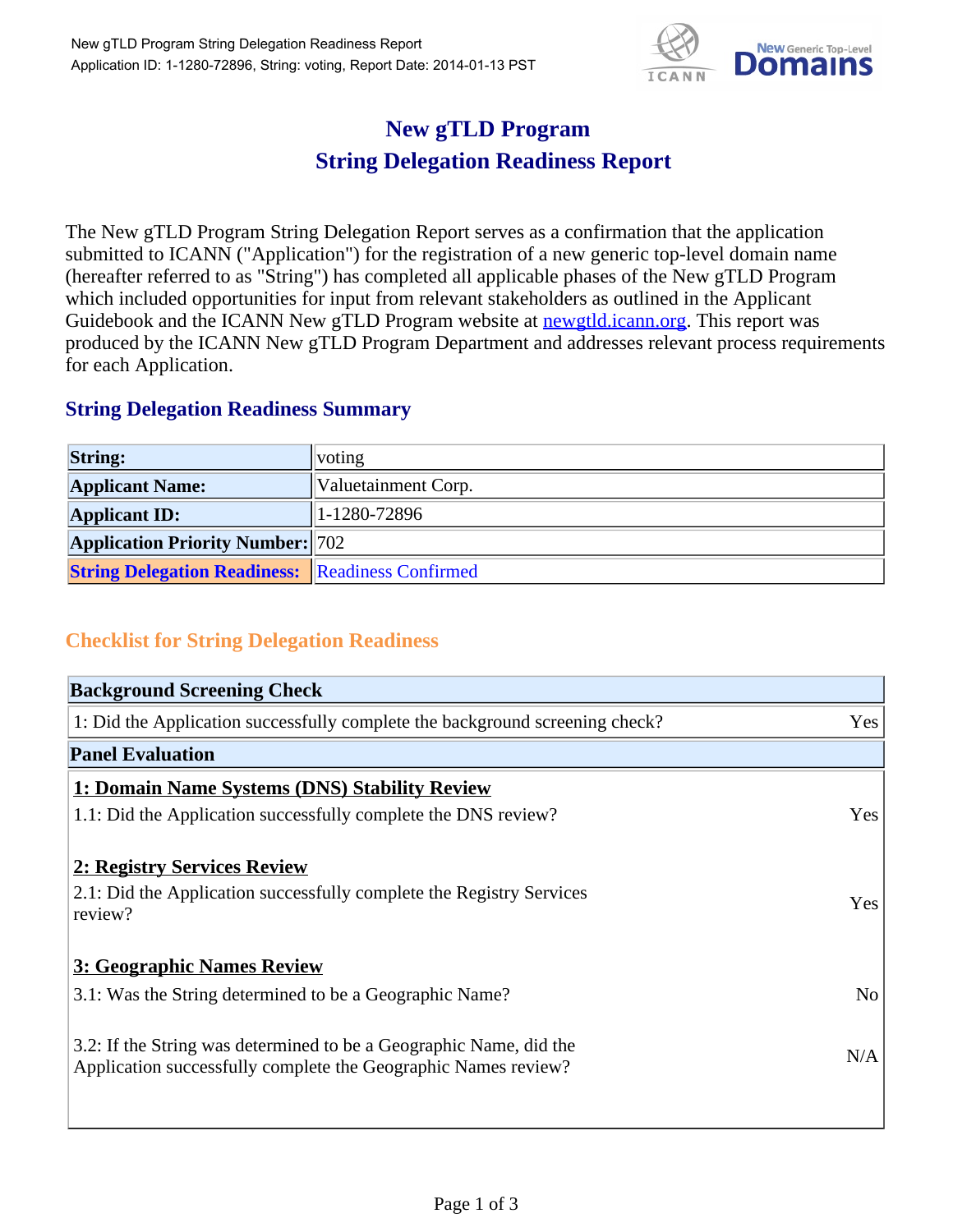

| <b>4: Financial Review</b><br>$\vert$ 4.1: Did the Application successfully complete the Financial Capability<br>review?                                                                                                                                                                                                                                     | <b>Yes</b> |
|--------------------------------------------------------------------------------------------------------------------------------------------------------------------------------------------------------------------------------------------------------------------------------------------------------------------------------------------------------------|------------|
| <b>5: Technical Review</b><br>5.1: Did the Application successfully complete the Technical and<br><b>Operation Capability review?</b>                                                                                                                                                                                                                        | <b>Yes</b> |
| <b>6: String Similarity Review</b><br>$\vert$ 6.1: Was the Application determined to not be confusingly similar to other<br>applied for strings, including through String Confusion Objections?                                                                                                                                                              | Yes        |
| 6.2: If the Application was determined to be confusingly similar to other<br>applied for strings, including through String Confusion Objections, did the<br>Application prevail in the string contention resolution process (CPE,<br>Auction, and/or Self-Resolution of String Contention via<br>withdrawal/termination of all other members in contention)? | N/A        |

| <b>Public Comment Period</b>                                                                                                                                                                   |                |
|------------------------------------------------------------------------------------------------------------------------------------------------------------------------------------------------|----------------|
| 1: Was the public provided an opportunity to submit comments on the Application?                                                                                                               | Yes            |
| 2: Were comments for the Application considered by evaluation panels?                                                                                                                          | Yes            |
| <b>Objection Process</b>                                                                                                                                                                       |                |
| 1: Were objections filed against the Application?                                                                                                                                              | <b>No</b>      |
| 2: If objections were filed against the Application, did Applicant prevail in the dispute<br>resolution proceedings for all Legal Rights, Limited Public Interest and Community<br>Objections? | N/A            |
| <b>Governmental Advisory Committee (GAC) Advice</b>                                                                                                                                            |                |
| 1: Did the GAC have an opportunity to provide advice for the Application?                                                                                                                      | Yes            |
| 2: Did the GAC provide consensus GAC advice that the String should not be approved by<br>the ICANN Board?                                                                                      | N <sub>o</sub> |
| 3: If the GAC provided consensus GAC advice to the ICANN Board, did the ICANN Board<br>(or New gTLD Program Committee) accept the GAC advice?                                                  | N/A            |
| <b>Accountability Mechanisms</b>                                                                                                                                                               |                |
| 1: Was the Application the subject of a complaint or review through one of ICANN's<br>accountability mechanisms (Reconsideration or Independent Review)?                                       | <b>No</b>      |
| 1.1: If yes, did the BGC, ICANN Board or New gTLD Program Committee determine that<br>the Application should not proceed to contracting?                                                       | N/A            |